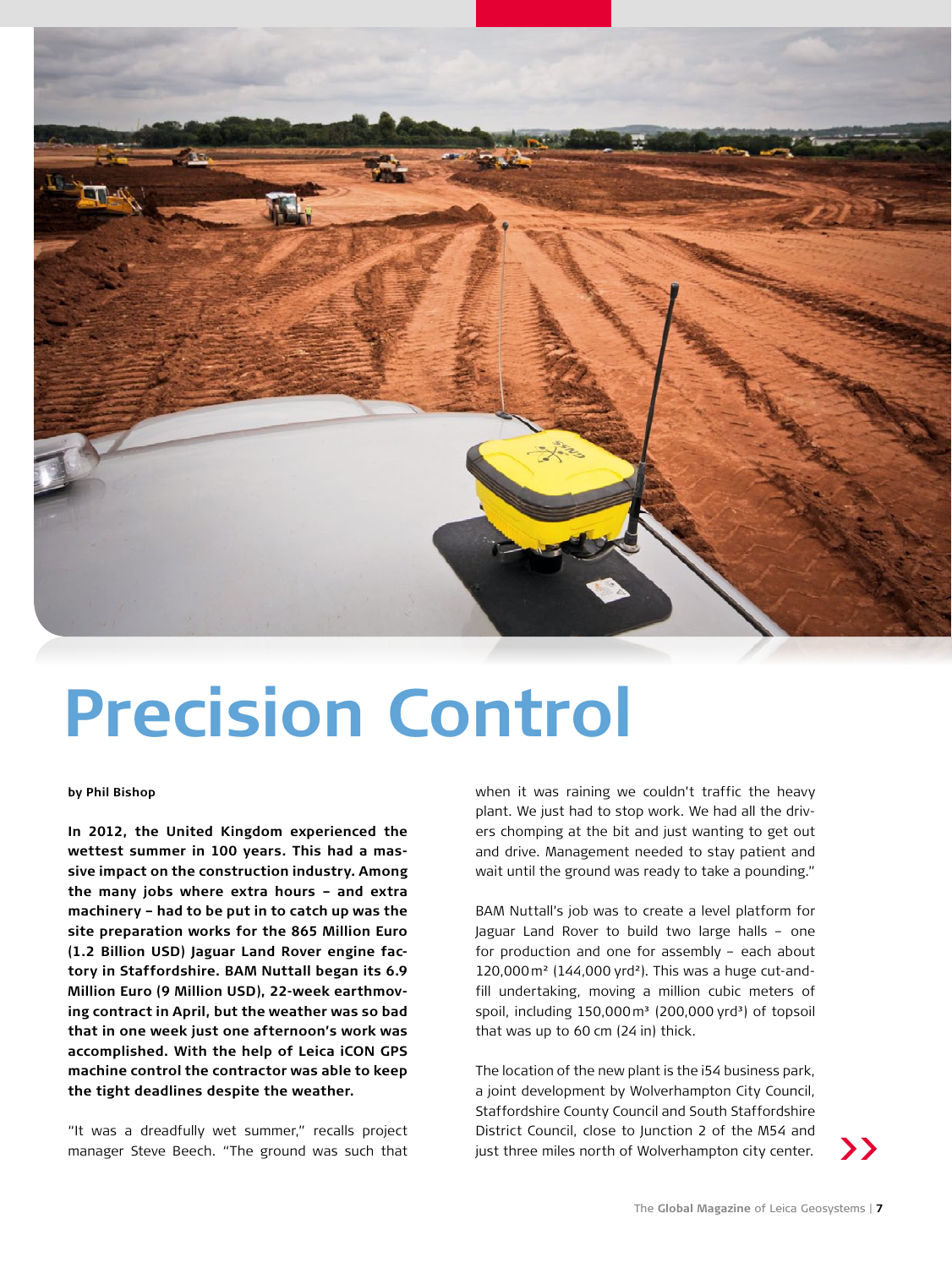

**Leica iCON GPS 60 on the roof of the pick-up: the project manager can drive around the site, checking heights.**

To cope with the addition of the Jaguar Land Rover plant in the park, the motorway junction is being remodeled to give direct access. BAM Nuttall constructed an embankment on the south side of the junction and stockpiled spoil for a future north side embankment. The embankment on the south side used 150,000m<sup>3</sup> (200,000yrd<sup>3</sup>) of engineering fill material, mostly sandstone rock crushed down, and all Class 1. The stockpile for future use for the north embankment amounts to  $200,000$  m<sup>2</sup> (260,000 yrd<sup>3</sup>). This currently sits within the bounds of the i54 park site until required.

In order to make up for all the time lost to rain, when work could go ahead it was all hands on deck, with a sizeable array of plant put to intensive work. Primary excavators were five 45-ton tracked Komatsu PC450s, supported by a fleet of 18 Komatsu articulated dump trucks moving to and fro on a just-in-time basis. Various crawler dozers worked to spread and level material, including a Caterpillar D10 with a rip-

per on the back for tearing sandstone, and Komatsu D61s and D65s.

All the equipment was supplied and operated by Shropshire-based Hawk under subcontract, with 30 machines on site at peak. While BAM Nuttall does still own more plant than most major contractors these days, its kit is mostly cranes and smaller machinery, not the kind of earthmoving machinery needed for a job like this. With all this machinery on site, working long hours and weekends to catch up, it was important to minimize the scope for human error. It was also not a good idea to have surveyors walking around, setting up total stations near the bustling machinery.

For these reasons, Hawk's excavators and dozers were fitted with Leica Geosystems GPS machine control equipment from authorized Scanlaser distribution partner. Steve Beech explains: "You upload the Moss model into the software that controls the